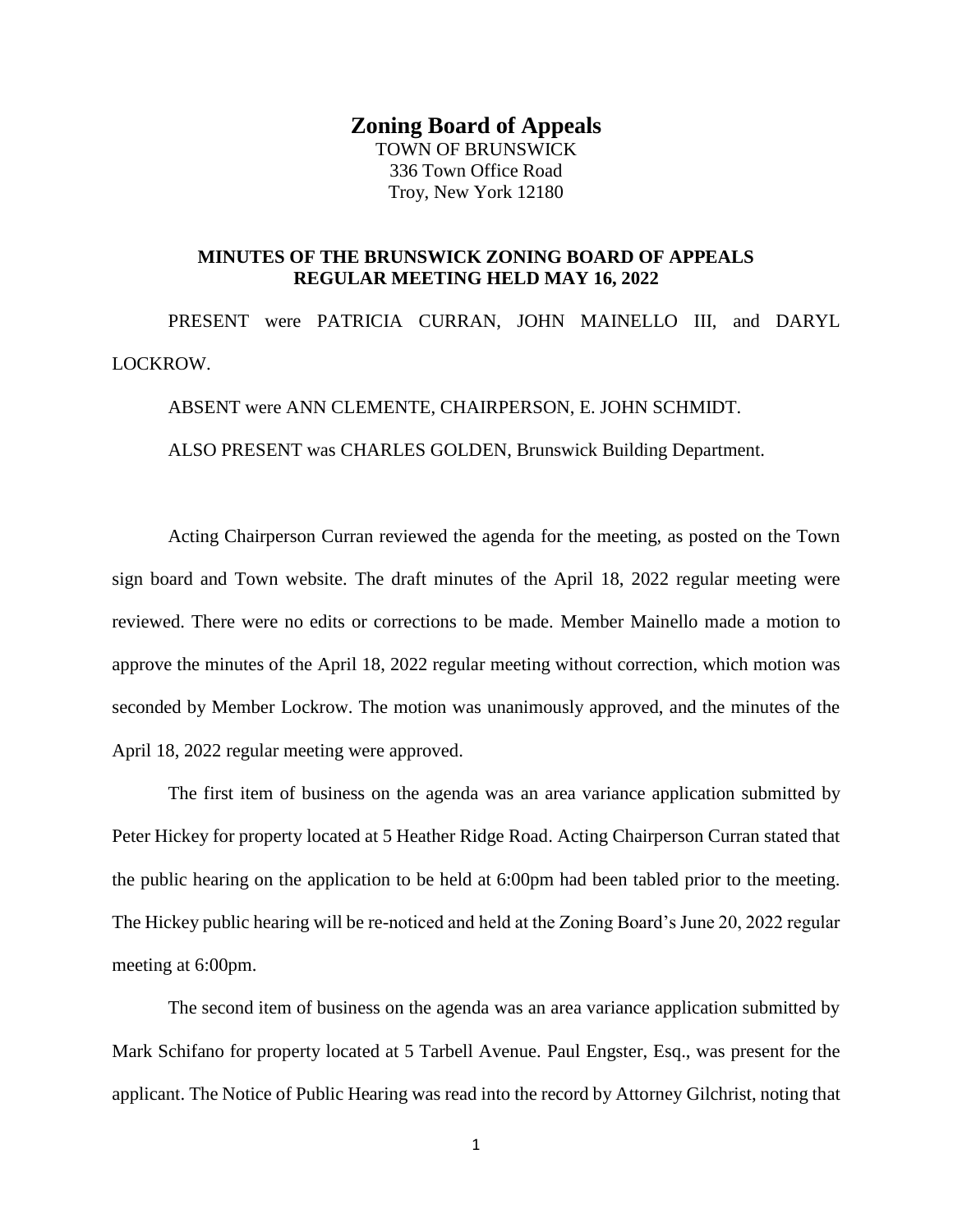the Public Hearing Notice was published in the Eastwick Press, placed on the Town sign board, posted on the Town website, and mailed to the owners of all properties located within 300 feet of the project site. Acting Chairperson Curran asked Mr. Engster to briefly describe the project. Mr. Engster stated that he represented Dominick Maselli, who had entered into a contract to purchase part of the lot at 5 Tarbell Avenue from Mark Schifano, that there was a discrepancy between Mr. Maselli's deed and Mr. Schifano's deed, and that the transaction would eliminate that discrepancy. Mr. Engster also stated that the applicant is before the Zoning Board because the lot is located in a B-15 business zoning district, which has a 15,000 square foot minimum lot size requirement, that the lot is currently 11,021 square feet, making it an existing non-conforming lot, and that the transaction would decrease the size of the lot to 8,417 square feet, which is why the area variance is necessary. Mr. Engster stated that Mr. Maselli has no plan to use the property for a business and only wants to increase the size of his lot. Acting Chairperson Curran opened the public hearing on the application. There were no public comments on the application. Acting Chairperson Curran asked Mr. Golden if there had been any written comments on the application and he stated that there had been none, either by written letter or email. Acting Chairperson Curran asked the other Zoning Board members if there were any questions or comments on the application and there were none. Acting Chairperson Curran made a motion to close the public hearing, which was seconded by Member Mainello. The motion was unanimously approved, and the public hearing was closed. Acting Chairperson Curran asked if all necessary setbacks would be met for the lot if the area variance was granted. Mr. Golden confirmed that all setbacks would be compliant with the Town Zoning Code if the variance was granted. Acting Chairperson Curran made a motion for a negative declaration under SEQRA on the project, which was seconded by Member Mainello. The Zoning Board voted unanimously to declare a negative declaration on the project under SEQRA. The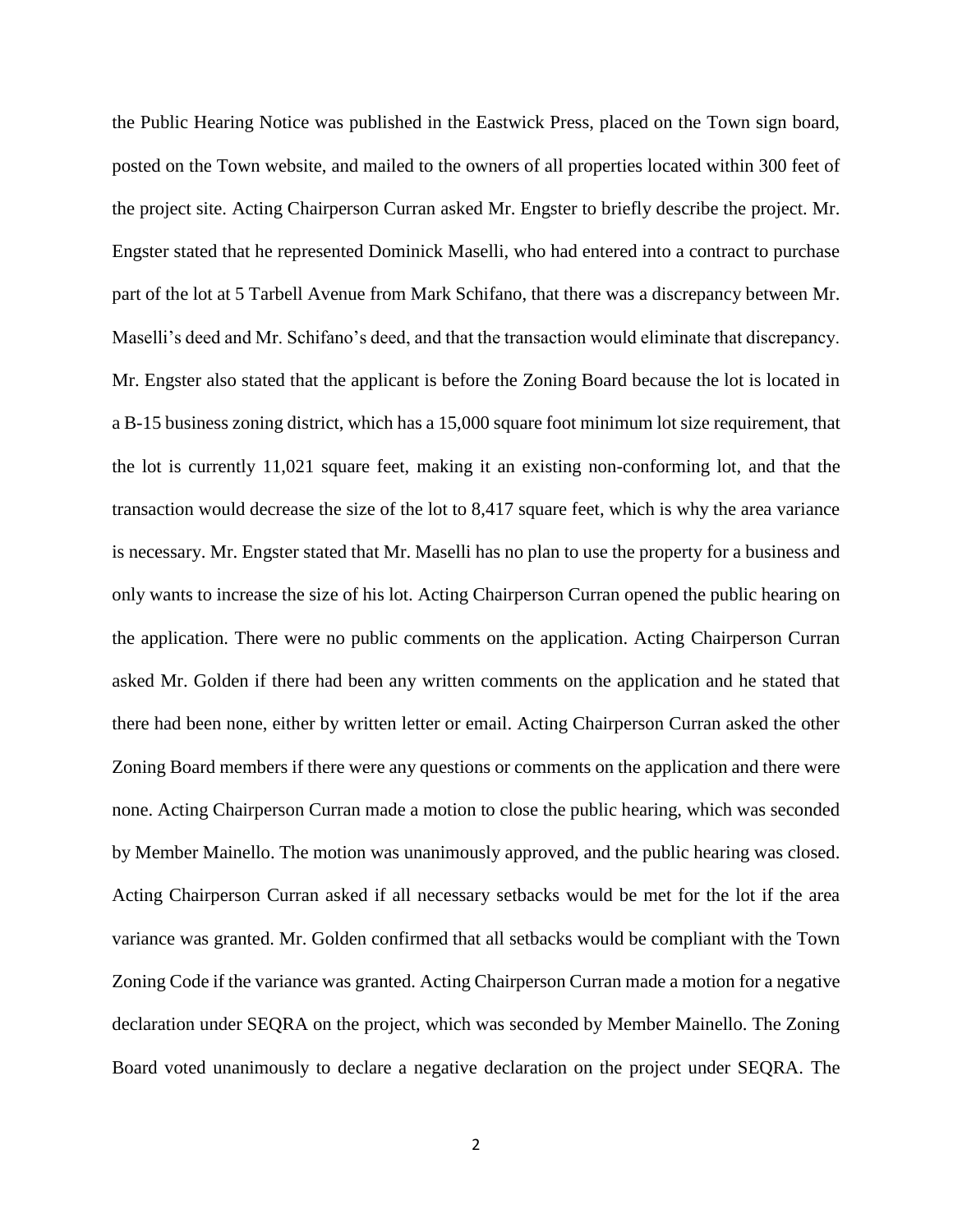Zoning Board then reviewed the elements for consideration on the area variance application. As to whether the requested variance would result in an undesirable change in the character of the neighborhood or create a detriment to nearby properties, Acting Chairperson Curran stated that it is already a pre-existing non-conforming lot that will only result in a lot line adjustment, causing no change to the neighborhood. As to whether a feasible alternative is available, Member Mainello stated that there is not as the area proposed to be transferred is the only property at issue. As to whether the requested variance is substantial, Acting Chairperson Curran stated that is it not as the lot is already below the minimum square footage requirement and will remain that way, and that the lot will also remain residential in nature. As to whether the variance would create an adverse environmental or physical impact, Acting Chairperson Curran stated that it would not as it is only a lot line adjustment. As to whether the difficulty giving rise to the need for the variance is selfcreated, Acting Chairperson Curran stated that it was likely not as the irregularity in the chain of title of the properties is why the variance is being requested. Acting Chairperson Curran asked the Zoning Board if there were any further questions, and there were not. Attorney Gilchrist stated that the Town had received a letter from the Rensselaer County Bureau of Economic Development and Planning, stating that the project will not have a major impact on County plans and that local consideration shall prevail. Attorney Gilchrist also stated that the applicant is currently in front of the Planning Board pursuing a waiver of subdivision. Acting Chairperson Curran made a motion to grant the area variance, which was seconded by Member Lockrow. The motion was unanimously approved and the area variance was granted. Acting Chairperson Curran directed the applicant to continue pursuing the waiver of subdivision with the Planning Board.

The third item of business on the agenda was a use variance application submitted by David Leon for property located on Hoosick Road. Walter Lippmann, Project Manager with M.J.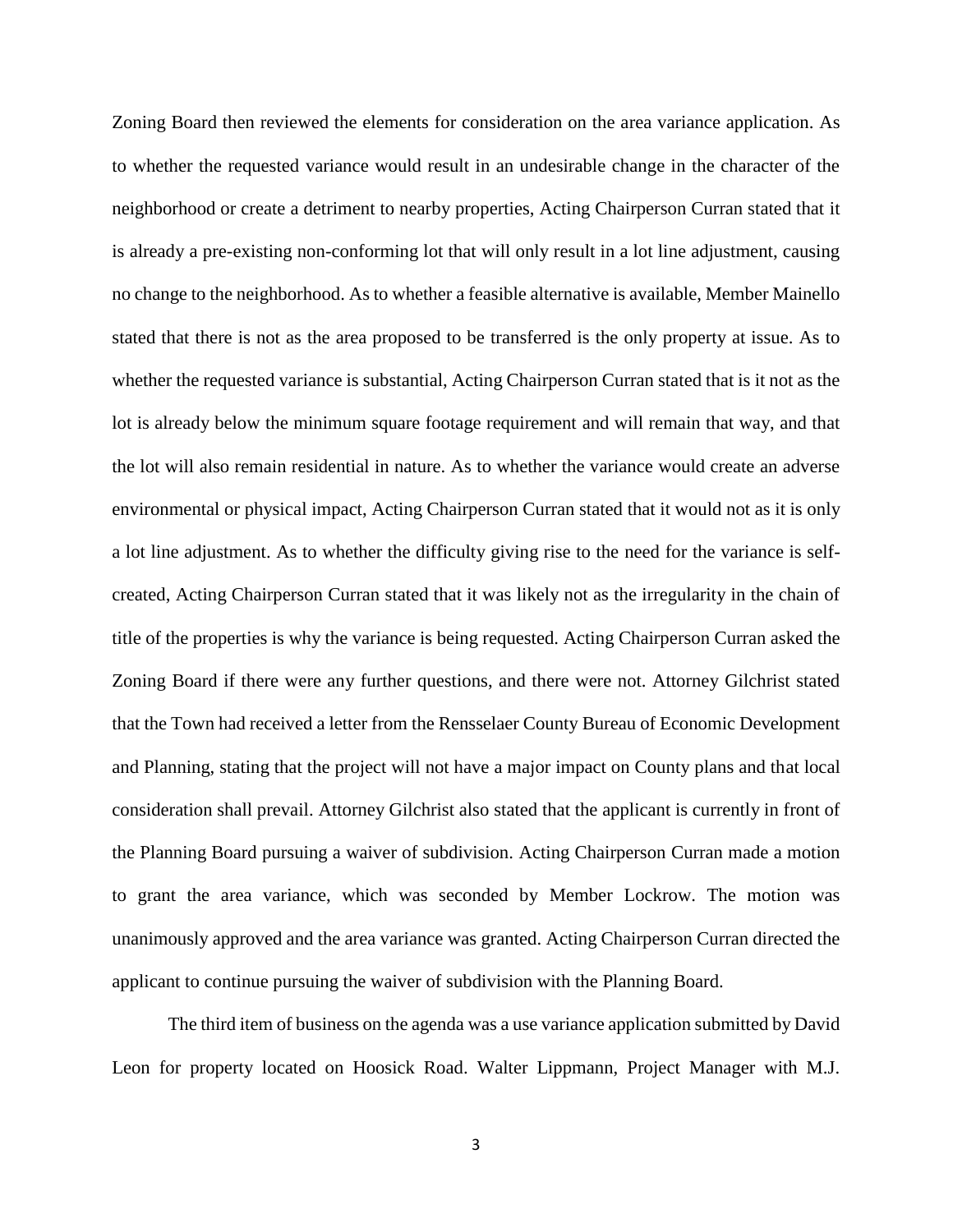Engineering and Land Surveying, P.C., was present for the applicant. The Notice of Public Hearing was read into the record by Attorney Gilchrist, noting that the Public Hearing Notice was published in the Eastwick Press, placed on the Town sign board, posted on the Town website, and mailed to the owners of all properties located within 300 feet of the project site. Acting Chairperson Curran asked Mr. Lippmann to briefly describe the project. Mr. Lippmann stated that since the use variance for a commercial parking area had been granted by the Zoning Board at a special meeting on April 26, 2021, the applicant had acquired an adjacent parcel of 0.1 acres. Mr. Lippmann stated that the Zoning Board had initially approved a parking lot that went around the 0.1-acre parcel and was separated from it by a retaining wall, and that the applicant is now proposing to extend the parking area over the 0.1-acre parcel, resulting in 22 additional parking spots. Mr. Lippmann also stated that the use variance previously approved for the site had been for parking in a R-9 residential zoning district, and that the use variance currently before the Zoning Board is due to additional parking in the same R-9 zone. Acting Chairperson Curran asked why the updated plans show the number of parking spots behind the Planet Fitness gym decreasing from 10 parking spots to 8 despite an overall increase of 22 parking spots. Mr. Lippmann stated that the overall parking scheme of the area has been changed from perpendicular to angular parking spots. Mr. Lippmann also stated that the change in parking behind the Planet Fitness gym was due to National Grid utility pole relocation issues, and that the change from perpendicular parking spots to angular was in order to accommodate the location of that utility pole. Member Mainello asked if there would be traffic signage for vehicle travel lanes in the parking lot. Mr. Lippmann confirmed that there would be. Member Mainello asked if truck traffic was anticipated behind the Planet Fitness gym. Mr. Lippmann stated that truck traffic was not anticipated, and clarified that there had been zero changes to the pre-approved truck traffic pattern for the site. Member Mainello stated that the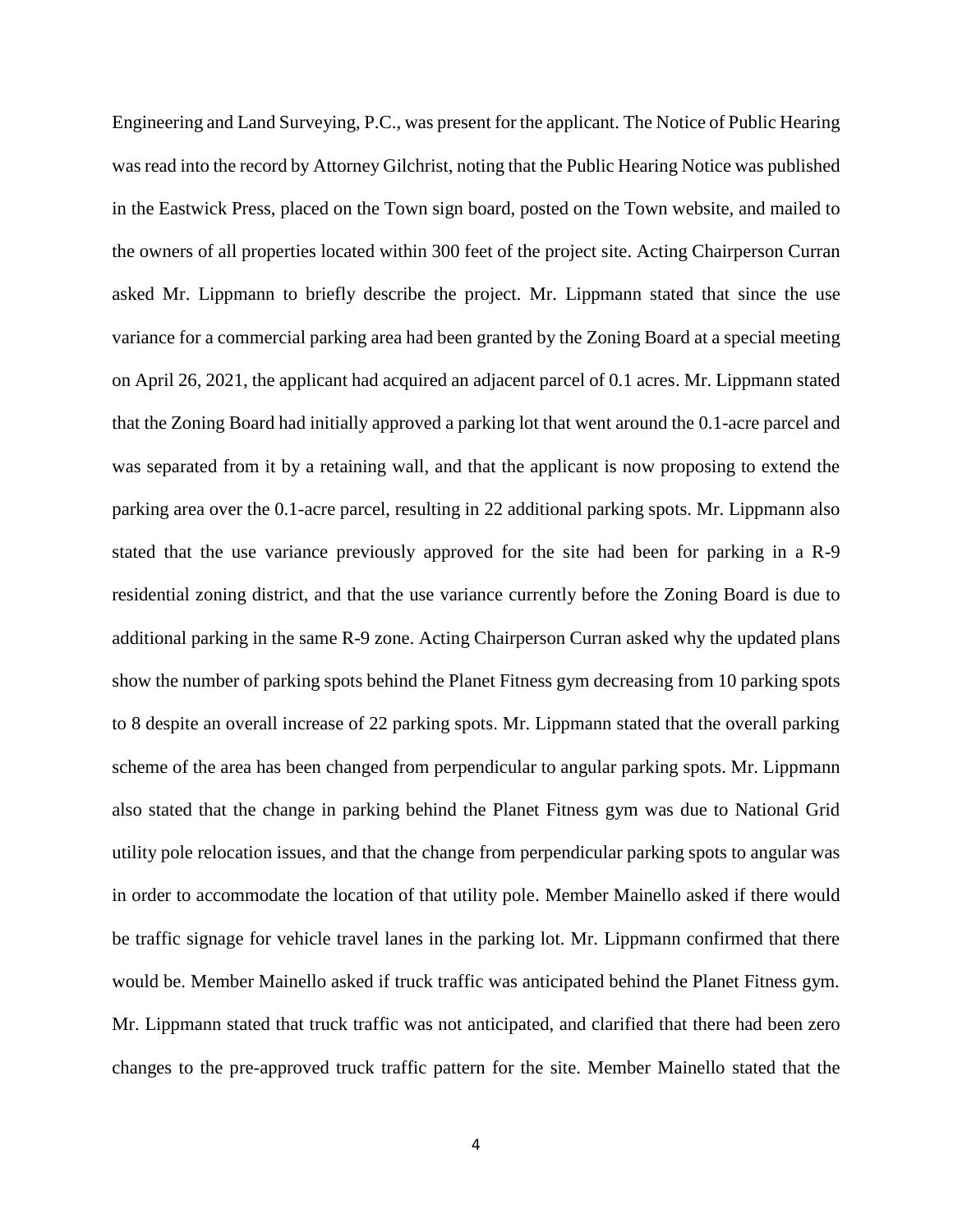parking area should be clearly marked with crosswalks, signage, and possibly a sidewalk as well. Mr. Lippmann stated that the applicant would look into it. Member Lockrow asked if the additional parking would be customer or employee parking. Mr. Lippmann stated that it would presumably be for customers, but would not be labelled. Mr. Lippmann also stated that there would be no designated employee parking areas or for specific commercial uses. Acting Chairperson Curran asked if any of the proposed new parking spots would be located on the property owned by KFC. Mr. Lippmann confirmed that some of new spots would be on the KFC parcel, and that KFC had already signed off on the new parking proposal. Member Lockrow asked if the new parking spots would be for general parking for any commercial use in the plaza. Mr. Lippmann confirmed that they would be. Acting Chairperson Curran opened the public hearing on the application. Bill Bove, of 3 Windsor Avenue, asked what lighting fixtures would be used in the parking lot and what their hours of operation would be. Mr. Lippmann stated that the same type of lights would be used, that they would use downlighting, and that they would be on 15-foot-tall utility poles. Mr. Bove asked where snow would be moved during the winter, and Mr. Lippmann reviewed the area on the site map. Mr. Bove asked where stormwater runoff would go, and Mr. Lippmann discussed the site's stormwater plan and reviewed the detention area on the site map. Mr. Bove then asked if the new parking area had been considered in the site's stormwater plan, and Mr. Lippmann confirmed that it had been included in the updated stormwater plan. Mr. Lippmann also stated that the stormwater basin at the rear of the site had been redesigned, and that calculations confirm that the stormwater runoff from the additional parking will be accommodated by the redesigned basin. Mr. Bove then asked about the other amendments to the site that are proposed. Mr. Lippmann reviewed the other site plan amendments currently before the Planning Board, but clarified that the use variance application currently before the Zoning Board only dealt with the additional parking on a lot where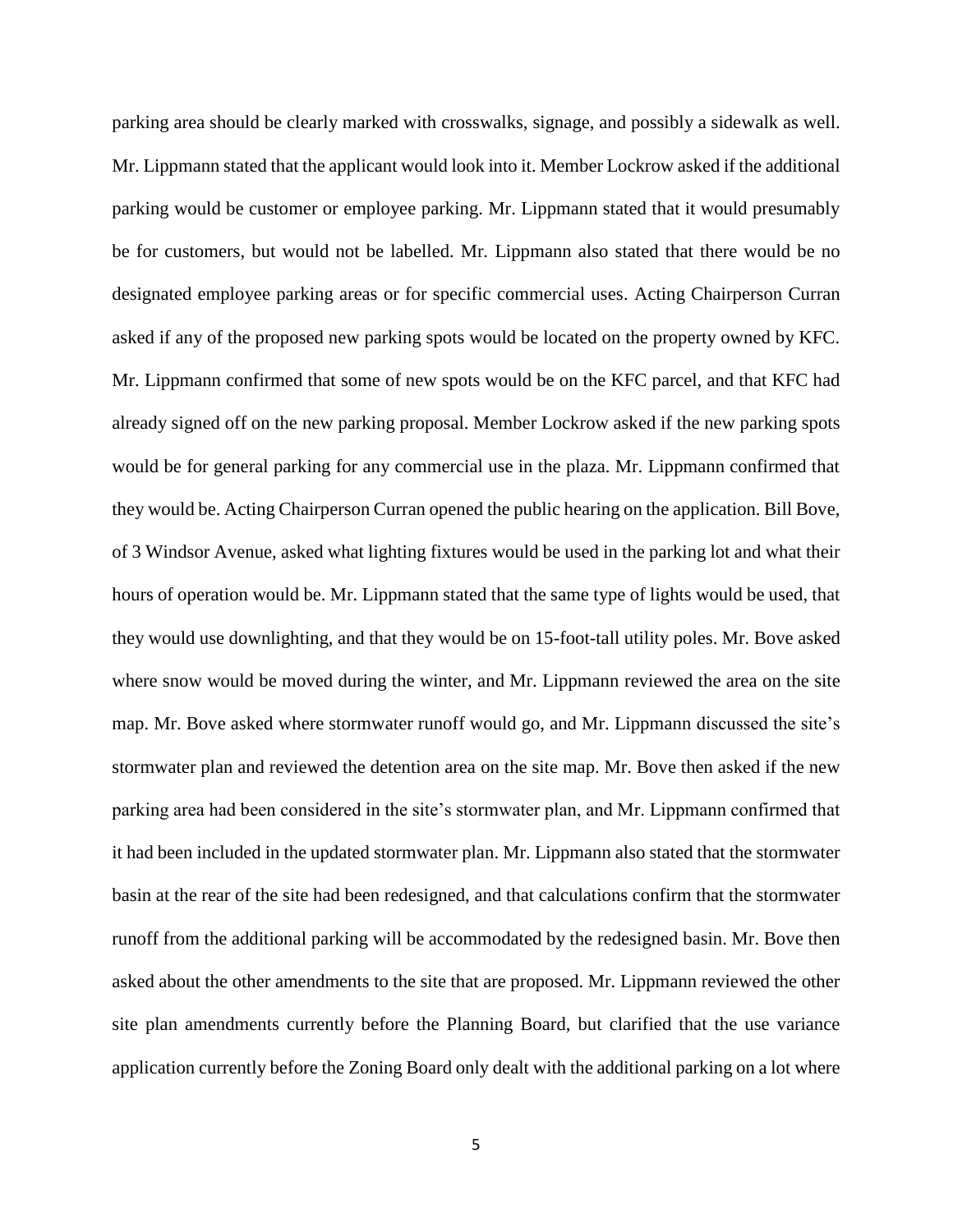parking is not a permitted use. There were no further public comments on the application. Acting Chairperson Curran asked Mr. Golden if there had been any written comments on the application and he stated that there had been none, either by written letter or email. Acting Chairperson Curran asked the other Zoning Board members if there were any questions or comments on the application and there were none. Acting Chairperson Curran made a motion to close the public hearing, which was seconded by Member Mainello. The motion was unanimously approved, and the public hearing was closed. Attorney Gilchrist discussed coordination with the Planning Board concerning the site plan amendment and SEQRA review, and that he would discuss the coordination with the Planning Board at its next meeting on May 19. Member Mainello made a motion to table the matter until the June 20, 2022 meeting, which was seconded by Acting Chairperson Curran. This matter is placed on the June 20, 2022 agenda for further discussion.

The fourth item of business on the agenda was two area variances submitted by Changing Visions of Energy (CVE North America, Inc.) for property located off Belair Lane. Carson Weinand, Senior Project Developer for Changing Visions of Energy, was present to review the application. Mr. Weinand briefly reviewed the project, stated that a joint public hearing had been held with the Planning Board on April 7, 2022, that written responses to all comments had been submitted to the Planning Board and Zoning Board, and the SEQRA review had been completed. Mr. Weinand also clarified that the two area variances are for an internal lot line setback and for above-ground utility poles. Acting Chairperson Curran asked if the utility poles would be visible. Mr. Weinand confirmed that the utility poles, which are to be extended off Belair Lane, would be visible, but would only impact the property owner from whom CVE is leasing the site, that there would be 5 poles with elevated equipment, that the poles will be approximately 45 feet tall each, and that the recommended installation techniques from National Grid will be used. Acting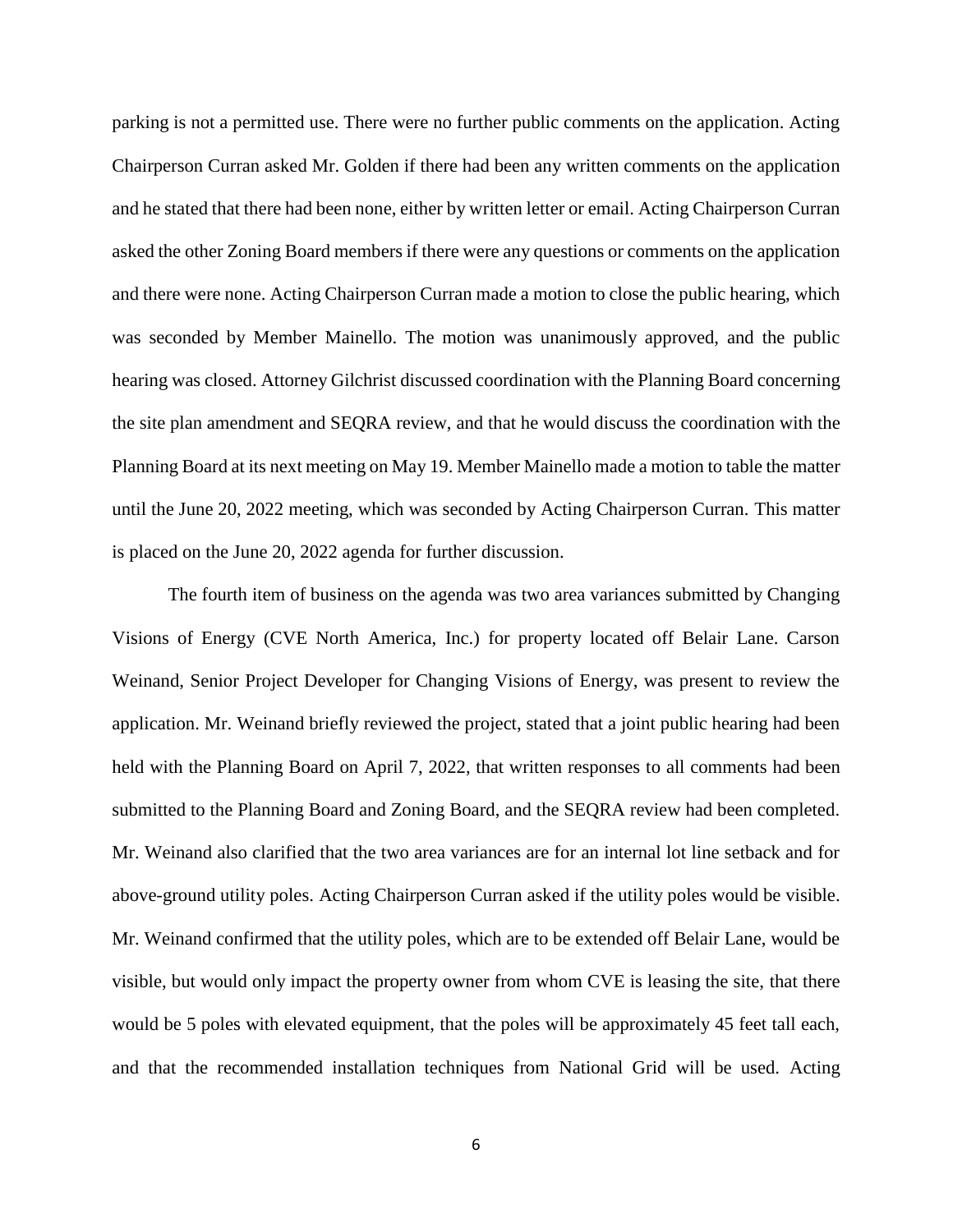Chairperson Curran stated that another solar project brought before the Zoning Board only had 2 utility poles on the site with a pad mount for equipment, which was approved by National Grid, and asked if that could be applicable here. Mr. Weinand stated that the applicant consulted National Grid and that it was National Grid who is requiring 5 utility poles on the site per their guidelines, and that he was not sure why the aforementioned earlier project was different. Mr. Golden suggested that it could be due to the type of equipment being used by the applicant on the site, and that the elevation of that equipment being a safety factor. Mr. Weinand stated that visual impact would be limited due to the location of the project site at the end of Belair Lane, and reiterated that it would only affect the property owner who is leasing the land to the applicant, and that the other neighbors will not see the utility poles. Member Lockrow asked how far apart the utility poles would be. Mr. Weinand stated that that the poles would only be about 20-30 feet apart, which is similar to the distance between telephone poles along public roads, so they would take up 100-150 feet in total. Attorney Gilchrist then handed out draft conditions that were to be in front of the Planning Board at its next meeting on May 19 to the Zoning Board members, Mr. Golden, and Mr. Weinand, then read through the draft conditions. Attorney Gilchrist then reiterated that SEQRA review had been completed for the project. Attorney Gilchrist then asked the Zoning Board members if they would like to consider the two variances together or separately. Member Mainello stated that it would be better to consider the variances together, as that is what the Zoning Board had done in the past, and Acting Chairperson Curran and Member Lockrow agreed. The Zoning Board then reviewed the elements for consideration on the area variance applications. As to whether the requested variances would result in an undesirable change in the character of the neighborhood or create a detriment to nearby properties, Acting Chairperson Curran stated that there would be no undesirable change as the Town Board approved the zone change and it applies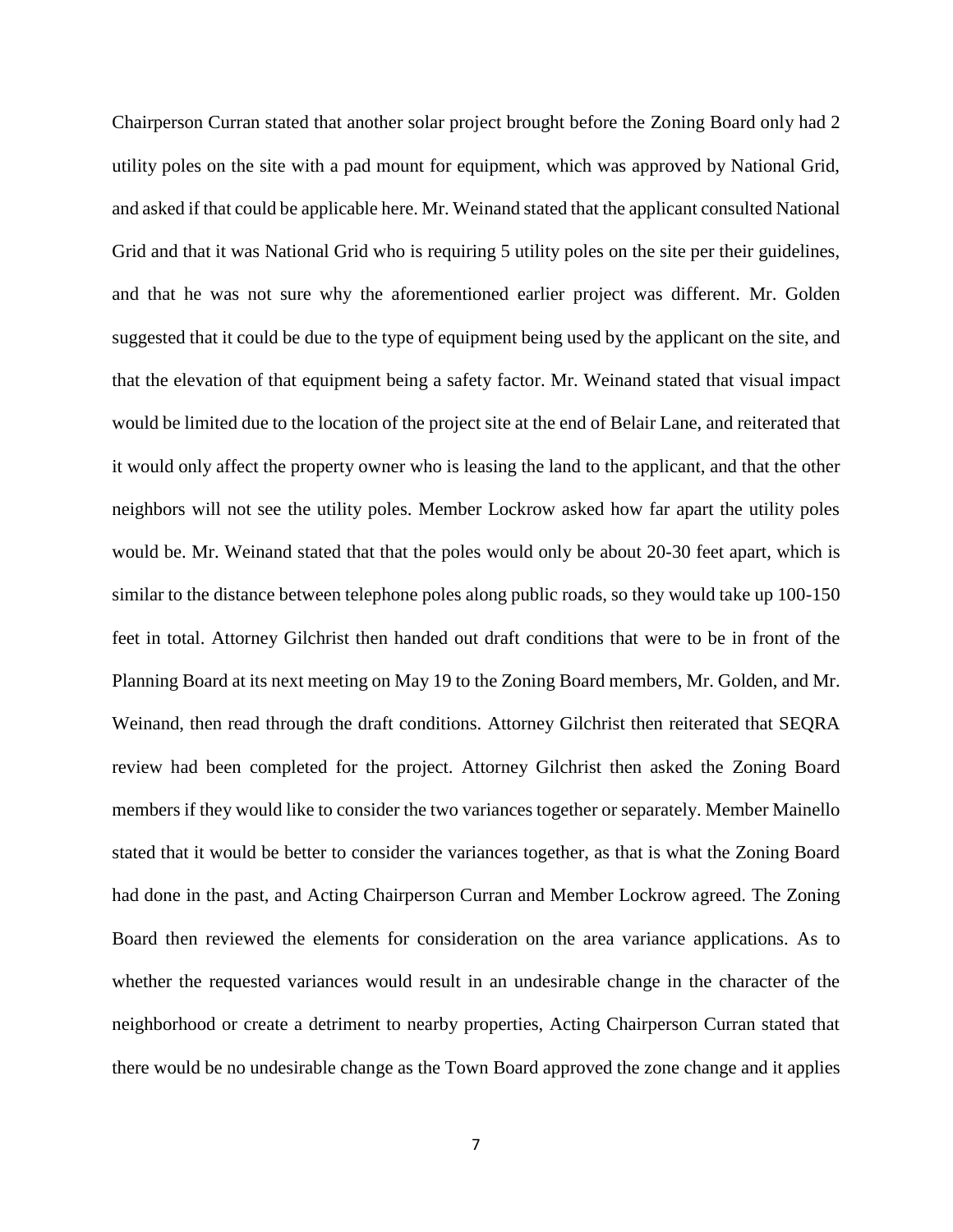to both variances. As to whether a feasible alternative is available, Acting Chairperson Curran stated that the number of utility poles on the site is due to requirements of National Grid and that no feasible alternative is therefore available. Acting Chairperson Curran also stated that the internal lot line setback variance will improve the exterior buffers. As to whether the requested variance is substantial, Acting Chairperson Curran stated that it is substantial, but that it is driven by the National Grid requirement. As to whether the variance would create an adverse environmental or physical impact, Acting Chairperson Curran stated that it would not, which the Town Board determined through its Negative Declaration under SEQRA. As to whether the difficulty giving rise to the need for the variance is self-created, Acting Chairperson Curran stated that the utility poles were due to the National Grid requirement, and that internal lot line setback was due to the fact that the applicant is leasing several adjacent parcels. Acting Chairperson Curran asked if there were any further questions or comments on the application from the other Zoning Board members, and there was not. Acting Chairperson Curran made a motion to approve the area variances subject to Planning Board approval of the special use permit and site plan application, which was seconded by Member Mainello. The motion was unanimously approved and the area variances were granted subject to Planning Board approval of the special use permit and site plan application.

The Zoning Board then discussed one item of new business: an application for three area variances submitted by Brian Lee for property located at 662 Pinewoods Avenue. Brian Lee was present to review the application. Mr. Lee stated that he currently has a garage on his property that is falling apart and is looking to knock it down and replace it with a new 32-foot x 32-foot garage. Mr. Lee reviewed his lot layout, septic system location, location of the current garage on his property, and the proposed location of the replacement garage. Mr. Lee stated that the three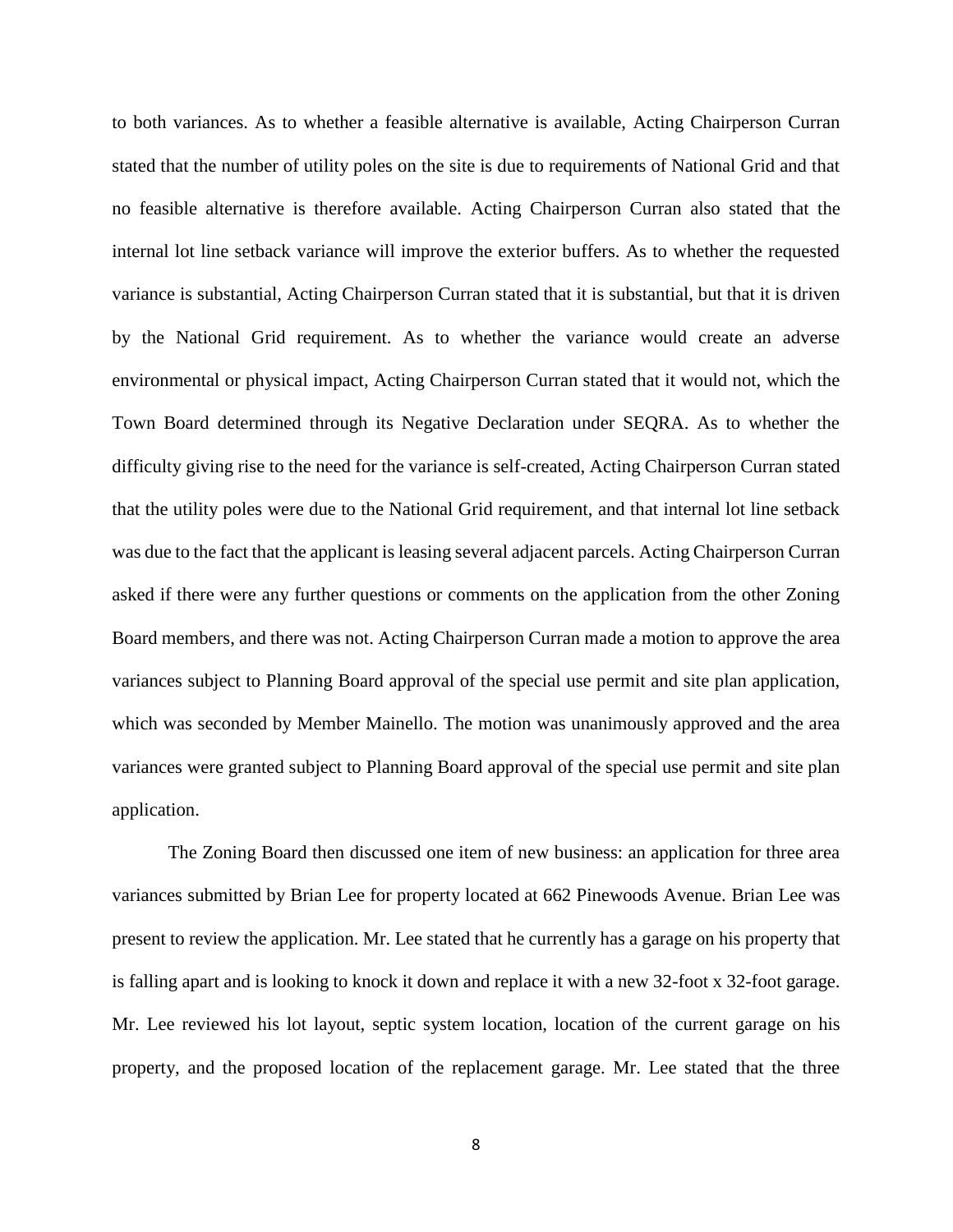variances are for total square footage of an accessory structure, front setback, and rear setback, and that his property is a small lot and corner lot, giving rise for the need for two setback variances. There were no questions from the Zoning Board. Acting Chairperson Curran stated that the application was complete for purposes of holding a public hearing. A public hearing on this application is scheduled for June 20, 2022 at 6:15pm.

The Zoning Board then returned to its scheduled agenda. The fifth item of business on the agenda was an application for two use variances submitted by Atlas Renewables, LLC for property on Shippey Lane and Brunswick Road. Lluis Torrent, of Atlas Renewables, and David Brennan, Esq., were present to review the application. Ron Laberge, of Laberge Group, the Review Engineer to the Zoning Board on this project, was also present. Mr. Brennan stated that there had been questions at multiple previous Zoning Board meetings as to the need for solar facilities and whether or not this project met that need and qualified as public utility under the Rosenberg Standard. Mr. Brennan stated that the Town of Binghamton had granted a use variance to the applicant recently while applying the Rosenberg Standard and that the applicant had used the same analysis before the Town of Binghamton that it is being used here. Attorney Gilchrist discussed the "public utility" definition, asking what constitutes a "public utility" under general New York law for the application of the Rosenberg Standard for a use variance, how do the definitions of "commercial solar collector system" and "public utility" under the Brunswick Zoning Law affect that analysis, and how does the applicant factually meet the public utility definition. Attorney Gilchrist asked that if the public utility definition requires only that the facility produce power, then could that include a nuclear power plant or waste-to-energy plant? Attorney Gilchrist asked if the definition meant any energy producer of any kind anywhere, as long as it is too expensive to build elsewhere? Attorney Gilchrist also asked if the application of the Rosenberg Standard in this case considered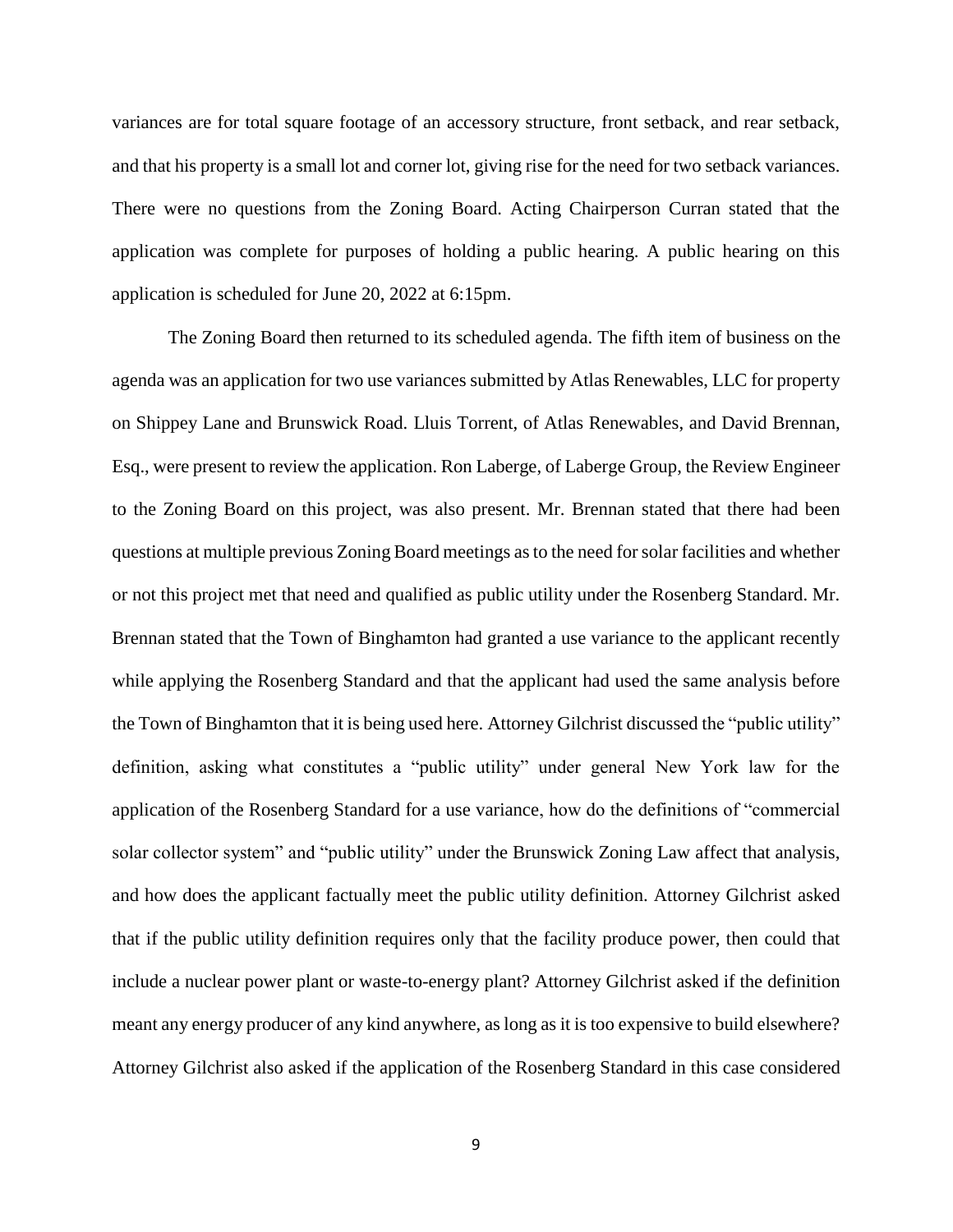not only the proposed location's electricity interconnection, but also if it was the only economically-viable interconnection. Mr. Torrent stated that the applicant had submitted additional documents on May 6 in response to the Laberge comment letter dated April 15. Mr. Torrent then reviewed a map of the Town of Brunswick and pointed out all available substations and their transmission line capacities. Mr. Torrent stated that the applicant could add capacity to the substations, but that it would cost approximately \$1 million per mile to do so, meaning that it would not be economically feasible for the applicant to add capacity to the substations. Mr. Torrent then reviewed the map again and discussed the feeder line and substation capacities. Mr. Laberge asked if all substations that had been analyzed were located in the Town of Brunswick, and asked about substations in neighboring municipalities. Mr. Torrent stated that the applicant would run NYSERDA business analysis on available parcels and substation locations to show that properlyzoned parcels will not be economically feasible for the project. Mr. Torrent stated that the applicant contacted owners of other parcels, including the Duncan farm parcel, Engel farm parcel, and the Troy Country Club parcel, but none were available. Mr. Torrent stated that other parcels zoned properly for the project do not work from an economic standpoint under the NYSERDA model. Mr. Torrent also stated that the need for the project comes from a New York State mandate that the State produce 70% of its energy through renewable sources by 2030, and that it is a need from a State policy standpoint, not a local one. Member Mainello asked if the substation in Sycaway had adequate capacity to serve residents in that area. Mr. Brennan stated that the answer is not straightforward, that this is a new era in solar power generation due to NYS mandates and the distributive system that NYS uses for solar, and that if every community took the position that it has power locally and therefore solar is not needed, then no solar projects would ever be approved. Mr. Brennan also stated that the Rosenberg decision dealt with a gap in cell phone coverage, but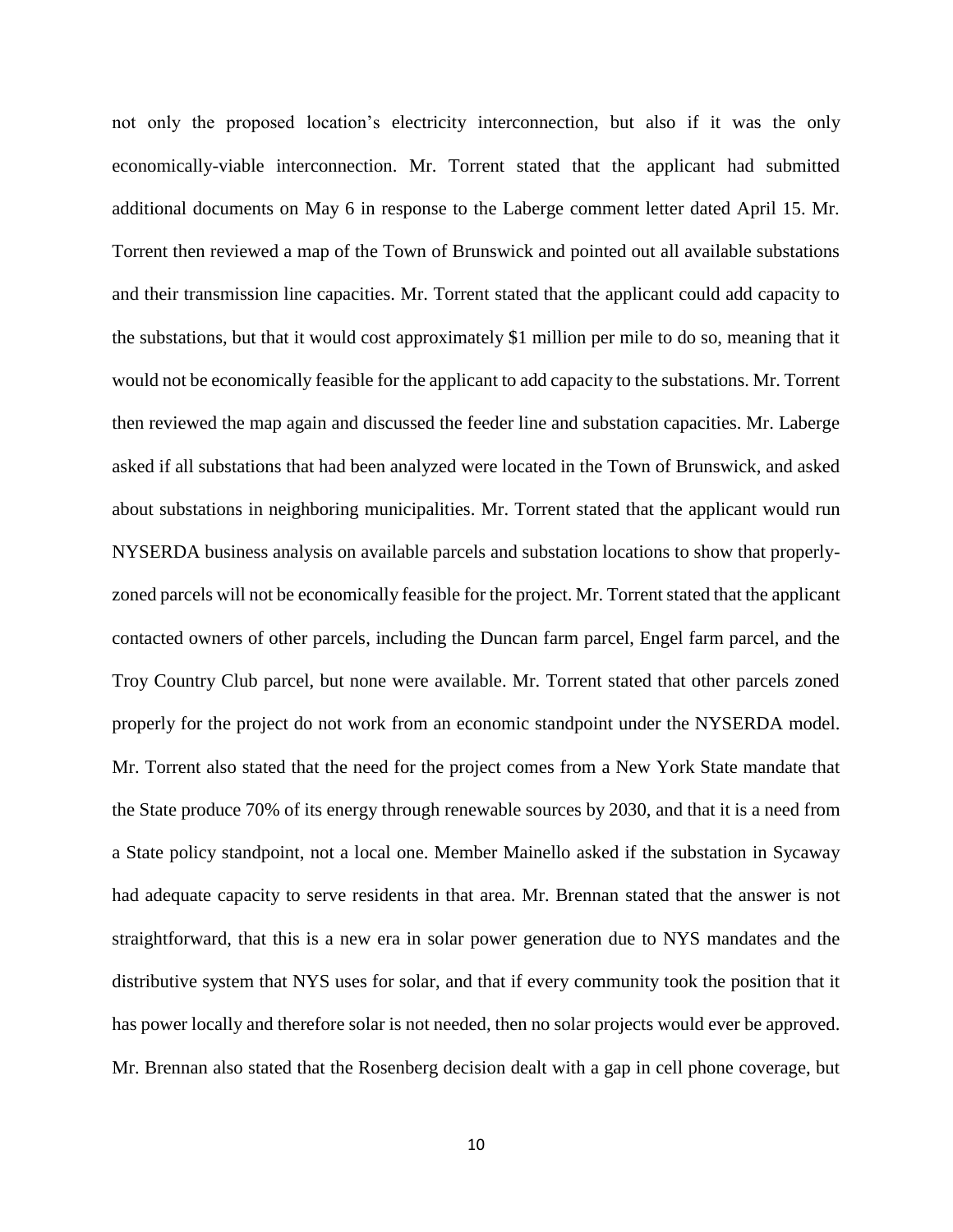that later cell tower cases have used Rosenberg to address redundancy and capacity coverage relief, meaning that it can apply even if the need is not local. Member Mainello asked if NYS was allocating any funding toward alternative energy buildouts, which could be used to upgrade a substation. Mr. Brennan stated that NYS is not allocating any funds and that the burden for the NYS mandate of 70% energy via renewable sources falls on local municipalities, not NYS. Mr. Brennan stated that the issue boils down to a policy argument about alternative energy, that all solar companies are looking for available existing substations, that the legal issue is the land use overlay and planning function to determine if zoning works from an interconnection issue, and that if it cannot, then solar cannot be built out. Mr. Brennan stated that for this application, the project is properly sited for the interconnection and buffered, so the variance should be granted. Mr. Brennan also stated that he would make a submittal on the public utility variance applicability and the Town of Binghamton decision to the Zoning Board. Attorney Gilchrist stated that he would like to see the submittal and Binghamton decision as well, and Mr. Brennan stated that he would send both to Attorney Gilchrist as well. Mr. Torrent stated that the applicant is currently working on visual simulations for additionally requested sites. This matter is placed on the June 20, 2022 agenda for further discussion.